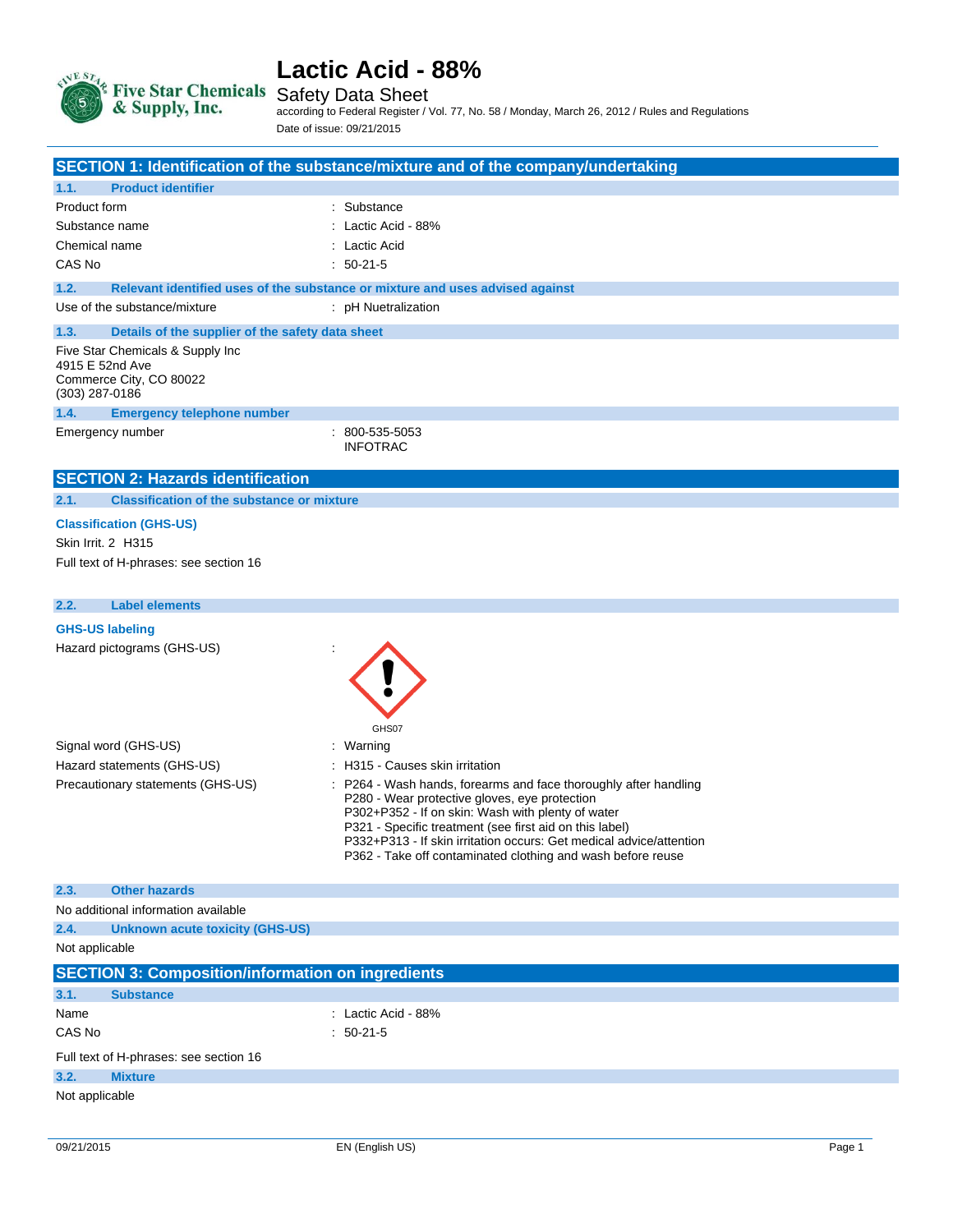## Safety Data Sheet

according to Federal Register / Vol. 77, No. 58 / Monday, March 26, 2012 / Rules and Regulations

| 4.1.                                                      | <b>Description of first aid measures</b>                            |                                                                                                                                                                                                       |  |
|-----------------------------------------------------------|---------------------------------------------------------------------|-------------------------------------------------------------------------------------------------------------------------------------------------------------------------------------------------------|--|
|                                                           | First-aid measures general                                          | : Never give anything by mouth to an unconscious person. If you feel unwell, seek medical<br>advice (show the label where possible).                                                                  |  |
| First-aid measures after inhalation                       |                                                                     | Allow victim to breathe fresh air. Allow the victim to rest.                                                                                                                                          |  |
| First-aid measures after skin contact                     |                                                                     | : Wash with plenty of soap and water. Wash contaminated clothing before reuse. If skin irritation<br>occurs: Get medical advice/attention.                                                            |  |
|                                                           | First-aid measures after eye contact                                | : Rinse immediately with plenty of water. Obtain medical attention if pain, blinking or redness<br>persist.                                                                                           |  |
|                                                           | First-aid measures after ingestion                                  | : Rinse mouth. Do NOT induce vomiting. Obtain emergency medical attention.                                                                                                                            |  |
| 4.2.                                                      | Most important symptoms and effects, both acute and delayed         |                                                                                                                                                                                                       |  |
|                                                           | Symptoms/injuries after skin contact                                | : Causes skin irritation.                                                                                                                                                                             |  |
| 4.3.                                                      |                                                                     | Indication of any immediate medical attention and special treatment needed                                                                                                                            |  |
|                                                           | No additional information available                                 |                                                                                                                                                                                                       |  |
|                                                           | <b>SECTION 5: Firefighting measures</b>                             |                                                                                                                                                                                                       |  |
| 5.1.                                                      | <b>Extinguishing media</b>                                          |                                                                                                                                                                                                       |  |
|                                                           | Suitable extinguishing media                                        | : Foam. Dry powder. Carbon dioxide. Water spray. Sand.                                                                                                                                                |  |
|                                                           | Unsuitable extinguishing media                                      | : Do not use a heavy water stream.                                                                                                                                                                    |  |
| 5.2.                                                      | Special hazards arising from the substance or mixture               |                                                                                                                                                                                                       |  |
|                                                           | No additional information available                                 |                                                                                                                                                                                                       |  |
| 5.3.                                                      | <b>Advice for firefighters</b>                                      |                                                                                                                                                                                                       |  |
|                                                           | Firefighting instructions                                           | : Use water spray or fog for cooling exposed containers. Exercise caution when fighting any                                                                                                           |  |
|                                                           |                                                                     | chemical fire. Prevent fire-fighting water from entering environment.                                                                                                                                 |  |
|                                                           | Protection during firefighting                                      | : Do not enter fire area without proper protective equipment, including respiratory protection.                                                                                                       |  |
|                                                           | <b>SECTION 6: Accidental release measures</b>                       |                                                                                                                                                                                                       |  |
| 6.1.                                                      | Personal precautions, protective equipment and emergency procedures |                                                                                                                                                                                                       |  |
| 6.1.1.                                                    | For non-emergency personnel                                         |                                                                                                                                                                                                       |  |
|                                                           | <b>Emergency procedures</b>                                         | : Evacuate unnecessary personnel.                                                                                                                                                                     |  |
|                                                           |                                                                     |                                                                                                                                                                                                       |  |
| 6.1.2.                                                    | For emergency responders<br>Protective equipment                    |                                                                                                                                                                                                       |  |
|                                                           | Emergency procedures                                                | : Equip cleanup crew with proper protection.<br>: Ventilate area.                                                                                                                                     |  |
|                                                           |                                                                     |                                                                                                                                                                                                       |  |
| 6.2.                                                      | <b>Environmental precautions</b>                                    |                                                                                                                                                                                                       |  |
|                                                           |                                                                     | Prevent entry to sewers and public waters. Notify authorities if liquid enters sewers or public waters.                                                                                               |  |
| 6.3.                                                      | Methods and material for containment and cleaning up                |                                                                                                                                                                                                       |  |
|                                                           | Methods for cleaning up                                             | : Soak up spills with inert solids, such as clay or diatomaceous earth as soon as possible. Collect<br>spillage. Store away from other materials.                                                     |  |
| 6.4.                                                      | <b>Reference to other sections</b>                                  |                                                                                                                                                                                                       |  |
| See Heading 8. Exposure controls and personal protection. |                                                                     |                                                                                                                                                                                                       |  |
|                                                           | <b>SECTION 7: Handling and storage</b>                              |                                                                                                                                                                                                       |  |
| 7.1.                                                      | <b>Precautions for safe handling</b>                                |                                                                                                                                                                                                       |  |
|                                                           | Precautions for safe handling                                       | : Wash hands and other exposed areas with mild soap and water before eating, drinking or<br>smoking and when leaving work. Provide good ventilation in process area to prevent formation<br>of vapor. |  |
|                                                           | Hygiene measures                                                    | : Wash hands and forearms thoroughly after handling.                                                                                                                                                  |  |
| 7.2.                                                      | Conditions for safe storage, including any incompatibilities        |                                                                                                                                                                                                       |  |
|                                                           | Storage conditions                                                  | : Keep only in the original container in a cool, well ventilated place away from: Chlorine. Keep<br>container closed when not in use.                                                                 |  |
|                                                           | Incompatible products                                               | : Strong bases. Strong acids.                                                                                                                                                                         |  |
|                                                           |                                                                     |                                                                                                                                                                                                       |  |
|                                                           | Incompatible materials                                              | : Sources of ignition. Direct sunlight.                                                                                                                                                               |  |
| 7.3.                                                      | <b>Specific end use(s)</b>                                          |                                                                                                                                                                                                       |  |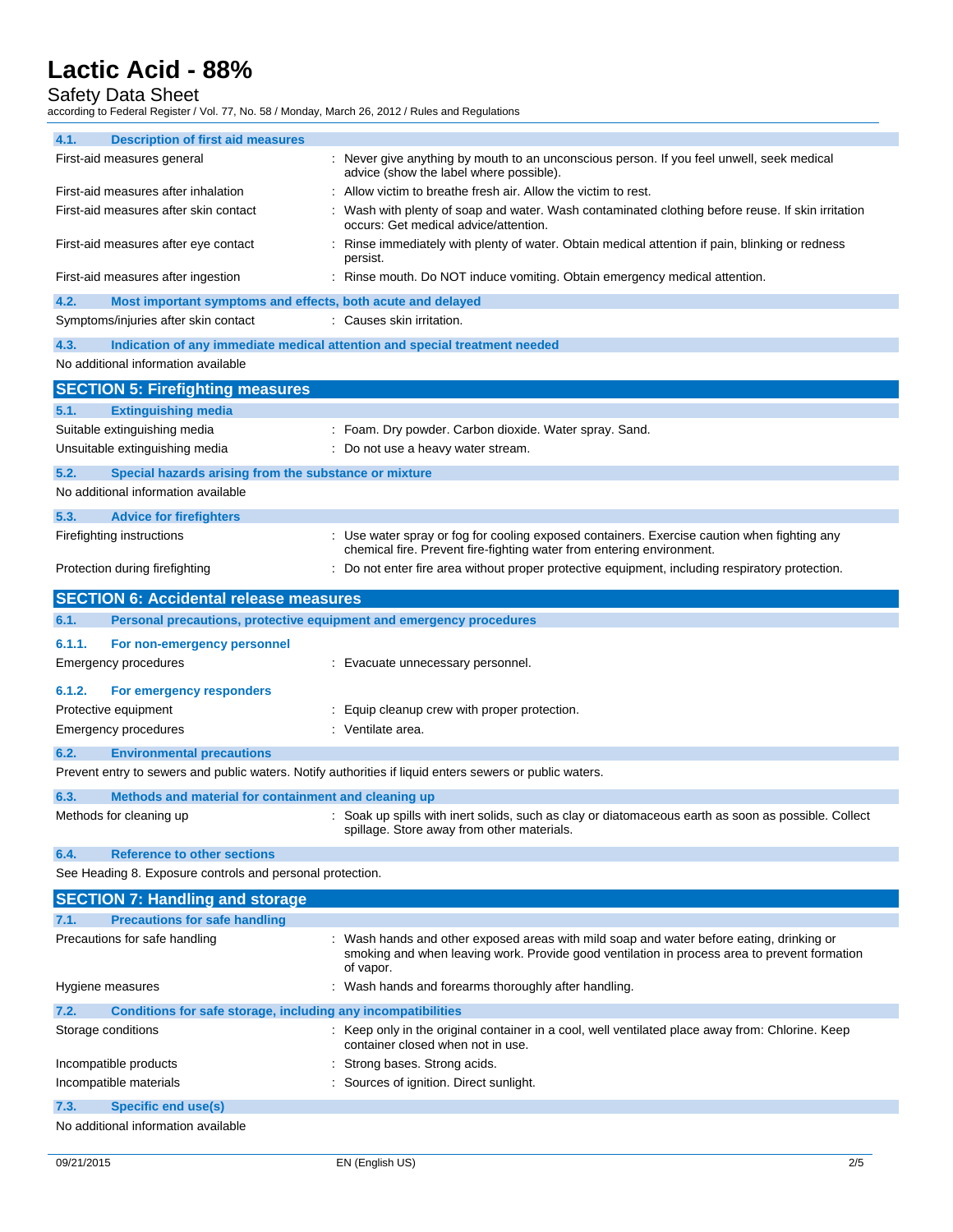## Safety Data Sheet

according to Federal Register / Vol. 77, No. 58 / Monday, March 26, 2012 / Rules and Regulations

|              | <b>SECTION 8: Exposure controls/personal protection</b> |                |  |  |
|--------------|---------------------------------------------------------|----------------|--|--|
| 8.1.         | <b>Control parameters</b>                               |                |  |  |
|              | Lactic Acid - 88% (50-21-5)                             |                |  |  |
| <b>ACGIH</b> |                                                         | Not applicable |  |  |
| <b>OSHA</b>  |                                                         | Not applicable |  |  |

| 8.2.                          | <b>Exposure controls</b> |                                       |
|-------------------------------|--------------------------|---------------------------------------|
| Personal protective equipment |                          | : Avoid all unnecessary exposure.     |
|                               |                          |                                       |
| Hand protection               |                          | : Wear protective gloves.             |
| Eye protection                |                          | : Chemical goggles or safety glasses. |
| Skin and body protection      |                          | : Wear suitable protective clothing.  |
| Respiratory protection        |                          | : Wear appropriate mask.              |

Other information  $\qquad \qquad : \quad$  Do not eat, drink or smoke during use.

## **SECTION 9: Physical and chemical properties**

| Information on basic physical and chemical properties<br>9.1. |                                   |
|---------------------------------------------------------------|-----------------------------------|
| Physical state                                                | Liquid<br>÷.                      |
| Color                                                         | Colourless to light yellow        |
| Odor                                                          | Characteristic odour              |
| Odor threshold                                                | No data available                 |
| рH                                                            | $1 - 2$                           |
| Relative evaporation rate (butyl acetate=1)                   | No data available                 |
| Melting point                                                 | $-80 °C$                          |
| Freezing point                                                | No data available                 |
| Boiling point                                                 | 125 °C                            |
| Flash point                                                   | 113 °C                            |
| Auto-ignition temperature                                     | 400 °C<br>÷                       |
| Decomposition temperature                                     | No data available                 |
| Flammability (solid, gas)                                     | No data available                 |
| Vapor pressure                                                | No data available                 |
| Relative vapor density at 20 °C                               | No data available                 |
| Relative density                                              | No data available                 |
| Specific gravity / density                                    | 1.19                              |
| Solubility                                                    | Soluble in water.<br>Water: 100 % |
| Log Pow                                                       | No data available                 |
| Log Kow                                                       | No data available                 |
| Viscosity, kinematic                                          | No data available                 |
| Viscosity, dynamic                                            | No data available                 |
| <b>Explosive properties</b>                                   | No data available                 |
| Oxidizing properties                                          | No data available                 |
| <b>Explosive limits</b>                                       | No data available                 |
|                                                               |                                   |

### **9.2. Other information**

No additional information available

## **SECTION 10: Stability and reactivity**

**10.1. Reactivity**

No additional information available

### **10.2. Chemical stability**

Not established.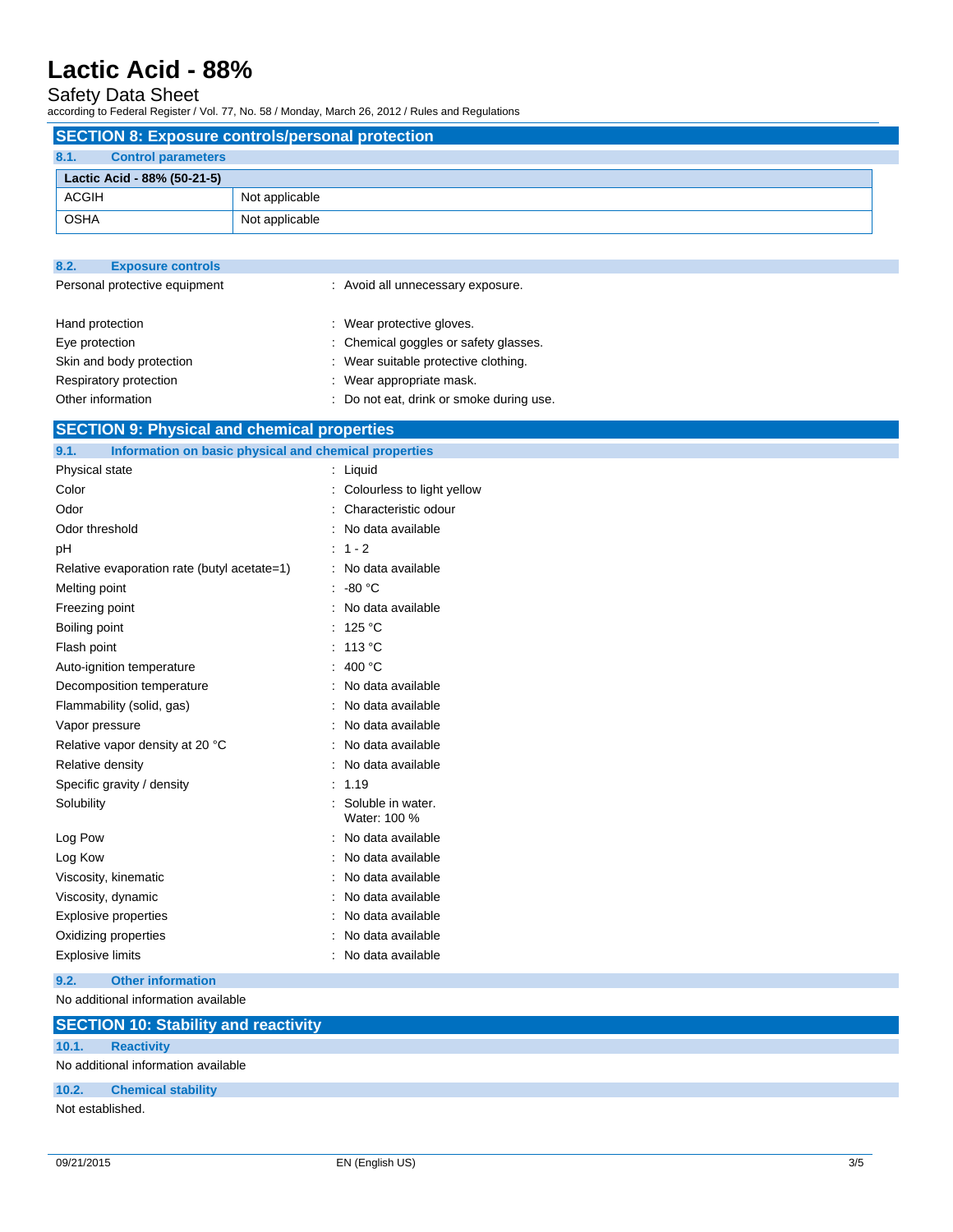# Safety Data Sheet

| according to Federal Register / Vol. 77, No. 58 / Monday, March 26, 2012 / Rules and Regulations |                                                                     |  |  |
|--------------------------------------------------------------------------------------------------|---------------------------------------------------------------------|--|--|
| 10.3.<br><b>Possibility of hazardous reactions</b>                                               |                                                                     |  |  |
| Not established.                                                                                 |                                                                     |  |  |
| <b>Conditions to avoid</b><br>10.4.                                                              |                                                                     |  |  |
| Direct sunlight. Extremely high or low temperatures.                                             |                                                                     |  |  |
| 10.5.<br><b>Incompatible materials</b>                                                           |                                                                     |  |  |
| Strong acids. Strong bases.                                                                      |                                                                     |  |  |
| 10.6.<br><b>Hazardous decomposition products</b>                                                 |                                                                     |  |  |
| fume. Carbon monoxide. Carbon dioxide.                                                           |                                                                     |  |  |
| <b>SECTION 11: Toxicological information</b>                                                     |                                                                     |  |  |
| <b>Information on toxicological effects</b><br>11.1.                                             |                                                                     |  |  |
| Acute toxicity                                                                                   | : Not classified                                                    |  |  |
| Skin corrosion/irritation                                                                        | Causes skin irritation.                                             |  |  |
|                                                                                                  | pH: 1 - 2                                                           |  |  |
| Serious eye damage/irritation                                                                    | : Not classified                                                    |  |  |
|                                                                                                  | pH: 1 - 2                                                           |  |  |
| Respiratory or skin sensitization                                                                | Not classified                                                      |  |  |
| Germ cell mutagenicity                                                                           | Not classified<br>Not classified                                    |  |  |
| Carcinogenicity                                                                                  |                                                                     |  |  |
| Reproductive toxicity                                                                            | : Not classified                                                    |  |  |
| Specific target organ toxicity (single exposure)                                                 | : Not classified                                                    |  |  |
| Specific target organ toxicity (repeated<br>exposure)                                            | : Not classified                                                    |  |  |
| Aspiration hazard                                                                                | : Not classified                                                    |  |  |
| Potential Adverse human health effects and<br>symptoms                                           | : Based on available data, the classification criteria are not met. |  |  |
| Symptoms/injuries after skin contact                                                             | : Causes skin irritation.                                           |  |  |
| <b>SECTION 12: Ecological information</b>                                                        |                                                                     |  |  |
| 12.1.<br><b>Toxicity</b>                                                                         |                                                                     |  |  |
| No additional information available                                                              |                                                                     |  |  |
| 12.2.<br><b>Persistence and degradability</b>                                                    |                                                                     |  |  |
| Lactic Acid - 88% (50-21-5)                                                                      |                                                                     |  |  |
| Persistence and degradability<br>Not established.                                                |                                                                     |  |  |
| 12.3.<br><b>Bioaccumulative potential</b>                                                        |                                                                     |  |  |
| Lactic Acid - 88% (50-21-5)                                                                      |                                                                     |  |  |
| Bioaccumulative potential<br>Not established.                                                    |                                                                     |  |  |
| <b>Mobility in soil</b><br>12.4.                                                                 |                                                                     |  |  |
| No additional information available                                                              |                                                                     |  |  |
| 12.5.<br><b>Other adverse effects</b>                                                            |                                                                     |  |  |
| Effect on ozone layer                                                                            | $\ddot{\phantom{a}}$                                                |  |  |
| Effect on the global warming<br>: No known ecological damage caused by this product.             |                                                                     |  |  |
| Other information                                                                                | : Avoid release to the environment.                                 |  |  |

| <b>SECTION 13: Disposal considerations</b> |                                                                         |  |  |
|--------------------------------------------|-------------------------------------------------------------------------|--|--|
| 13.1.<br>Waste treatment methods           |                                                                         |  |  |
| Waste disposal recommendations             | Dispose in a safe manner in accordance with local/national regulations. |  |  |
| Ecology - waste materials                  | : Avoid release to the environment.                                     |  |  |